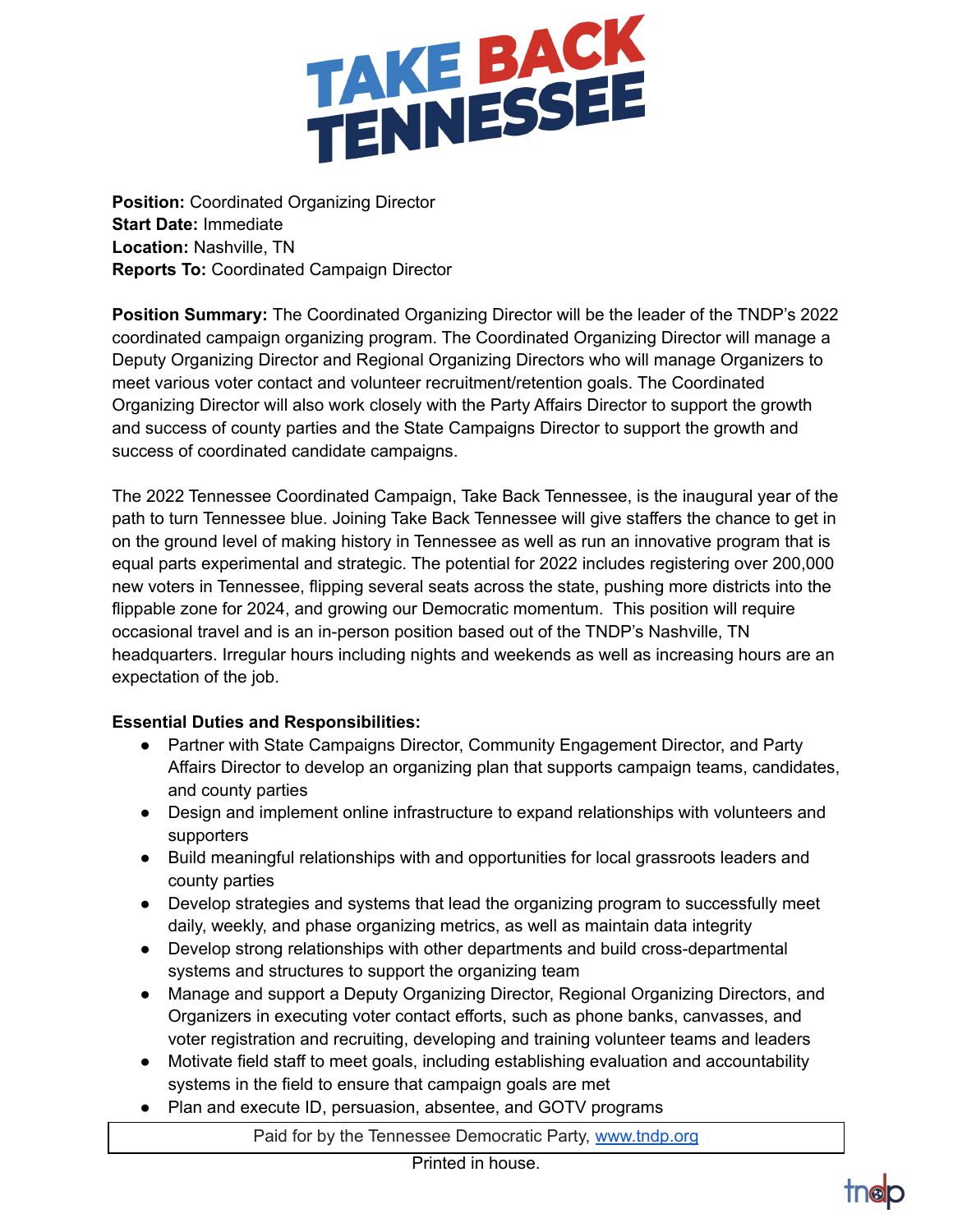

- Collaborate with Data Director to gather and integrate into the Voter File the best available analytics, modeling, and voter-identification information
- Ensure that all metrics related to field activities are properly tracked
- Conduct coaching and accountability conversations with organizing staff who are falling short of their goals
- Other duties as assigned

## **Preferred Qualifications:**

- Valid driver's license and reliable access to a vehicle
- Experience in red and rural areas
- Experience managing managers

## **Required Qualifications:**

- 3+ years of experience working on political campaigns in field
- 2+ years of paid staff management experience on a political campaign as a Field Director or Deputy Field Director
- Experience recruiting, hiring, training, and managing field staff
- Experience writing field and GOTV plans
- Experience targeting and creating persuasion and GOTV universes based on modeling
- Extensive knowledge of and experience working with VoteBuilder (VAN), Mobilize, texting and dialer platforms, and other field/RVP tools
- Willingness to manage a diverse team with different experiences and perspectives, and a commitment to helping them grow and succeed
- Knowledge of volunteer and paid tactics, and when/how to deploy them effectively and efficiently
- Comfortable and confident in public speaking, particularly with grassroots leaders
- Commitment to using data to inform decisions
- Experience creating clear, transparent processes for voter contact goal construction, accountability, and reporting for all organizing staff
- Comfortable with technology and learning new tech systems
- Strong computer skills
- Solutions-oriented, creative, and flexible every day will look different, and it's important to have a positive attitude, be a team player, and find creative solutions
- Excellent written and verbal communication skills
- Ability to communicate clearly and proactively both with staff and with external partners
- Ability to manage multiple projects independently and navigate competing priorities
- Possess a sharp and critical eye for detail
- Resilient, resourceful, and adaptive to priority shifts and change (big and small)
- Have experience working in a fast-paced environment, managing multiple projects at the same time while meeting tight deadlines

Paid for by the Tennessee Democratic Party, [www.tndp.org](http://www.tndp.org/)